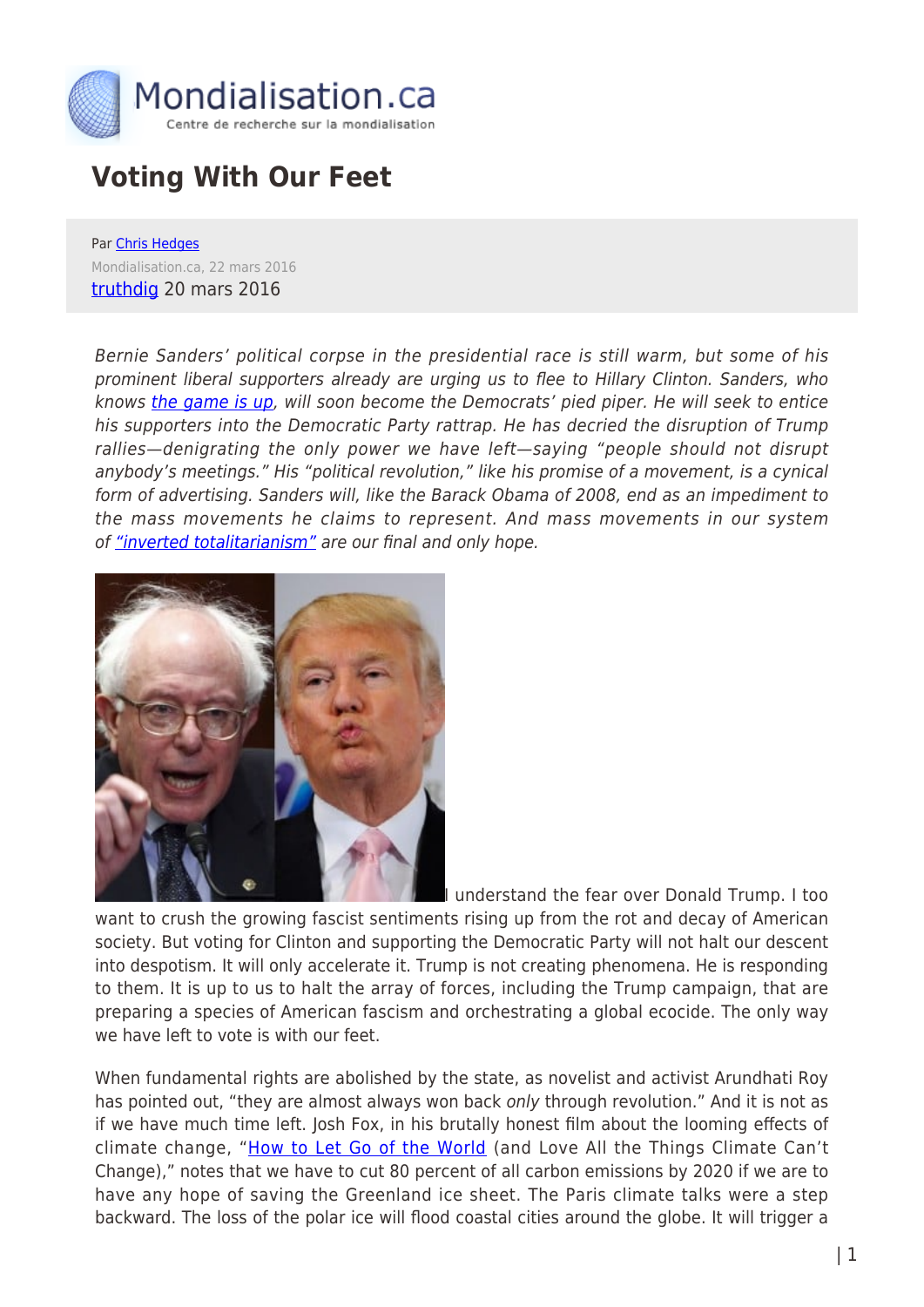global ecological catastrophe. It will displace hundreds of millions of people. It will bring, if not revolution, violence, anarchy, chaos, suffering and death that will rival the black plague. And our elites intend to do nothing to stop it. That fact alone should send us into the streets.

The Democrats, and in particular Hillary and Bill Clinton, are responsible as much as anyone on the right for our being sacrificed on the altar of corporate profit. They told the same lies as the right-wingers. They fed the same hate. They too orchestrated the corporate coup. The Clintons removed from the Democratic Party platform the progressive stances championed by[Jesse Jackson's Rainbow Coalition.](http://rainbowpush.org/pages/the_organization) They spoke early in their careers in the coded racism of "law and order." They transformed the Democratic Party into the old Republican Party. They unleashed the predators of Wall Street and the fossil fuel industry. They stripped us of our civil liberties, championed endless war and empowered the arms industry and agencies such as Homeland Security to suck the marrow out of the federal budget. The Clintons and the Democratic Party filled the prisons and destroyed welfare. And under President Obama it has gotten worse. Obama authorized the [assassination of U.S.](http://www.theguardian.com/world/2014/jun/23/us-justification-drone-killing-american-citizen-awlaki) [citizens](http://www.theguardian.com/world/2014/jun/23/us-justification-drone-killing-american-citizen-awlaki). He signed into law legislation that permits the military to act as a domestic police force and detain U.S. citizens indefinitely without due process. He and the Democratic Party establishment are attempting to ram new trade agreements down our throats.

It pays to betray the citizenry. The Clintons have made more than [\\$153 million for paid](http://www.cnn.com/2016/02/05/politics/hillary-clinton-bill-clinton-paid-speeches/) [speeches](http://www.cnn.com/2016/02/05/politics/hillary-clinton-bill-clinton-paid-speeches/) alone since 2001. The Democratic Party is awash in corporate cash. And the Obamas will soon, like the Clintons, be multimillionaires.

The two parties colluded to turn American politics into anti-politics. The culture wars replaced political debate. The Democrats co-opted the liberal elites and unions. The Republican Party embraced the lunatics of the Christian right, nativists and opponents of abortion rights. The Republicans and the Democrats looked at their supporters as useful idiots. It worked for a while. Then the manipulated and the abandoned sent the elites back to their gated estates. Voters flocked to Trump hate rallies and fueled Sanders' political insurgency.

It was a bankrupt liberal establishment that made possible the rise of totalitarianism in Germany and Russia in the 20th century. The great intellectuals, writers, philosophers and artists—from Fyodor Dostoevsky to Hannah Arendt—who fought against emergent fascism and communism warned about a failed liberalism. They understood that stories of rage were, first of all, stories of despair. Liberalism, by constantly betraying its stated values, neutered and discredited itself as a political force. Its self-destruction left the working poor bereft of their only means of halting their abject exploitation and abuse. Incremental and piecemeal reform became impossible. When the underclasses turned against the liberal establishment they rejected not only its representatives but also the values liberals claimed to represent. And they searched for a leader who promised new glory, moral renewal and vengeance.

In his book "The Politics of Cultural Despair: A Study in the Rise of the Germanic Ideology," Fritz Stern, a refugee from Nazi Germany and later a scholar of fascism, examined the roots of fascist ideology. He singled out as fundamental to the rise of fascism the collapse of liberalism as a political force and a government crippled by infighting and paralysis. He wrote of the nascent German fascists:

They attacked liberalism because it seemed to them the principal premise of modern society; everything they dreaded seemed to spring from it: the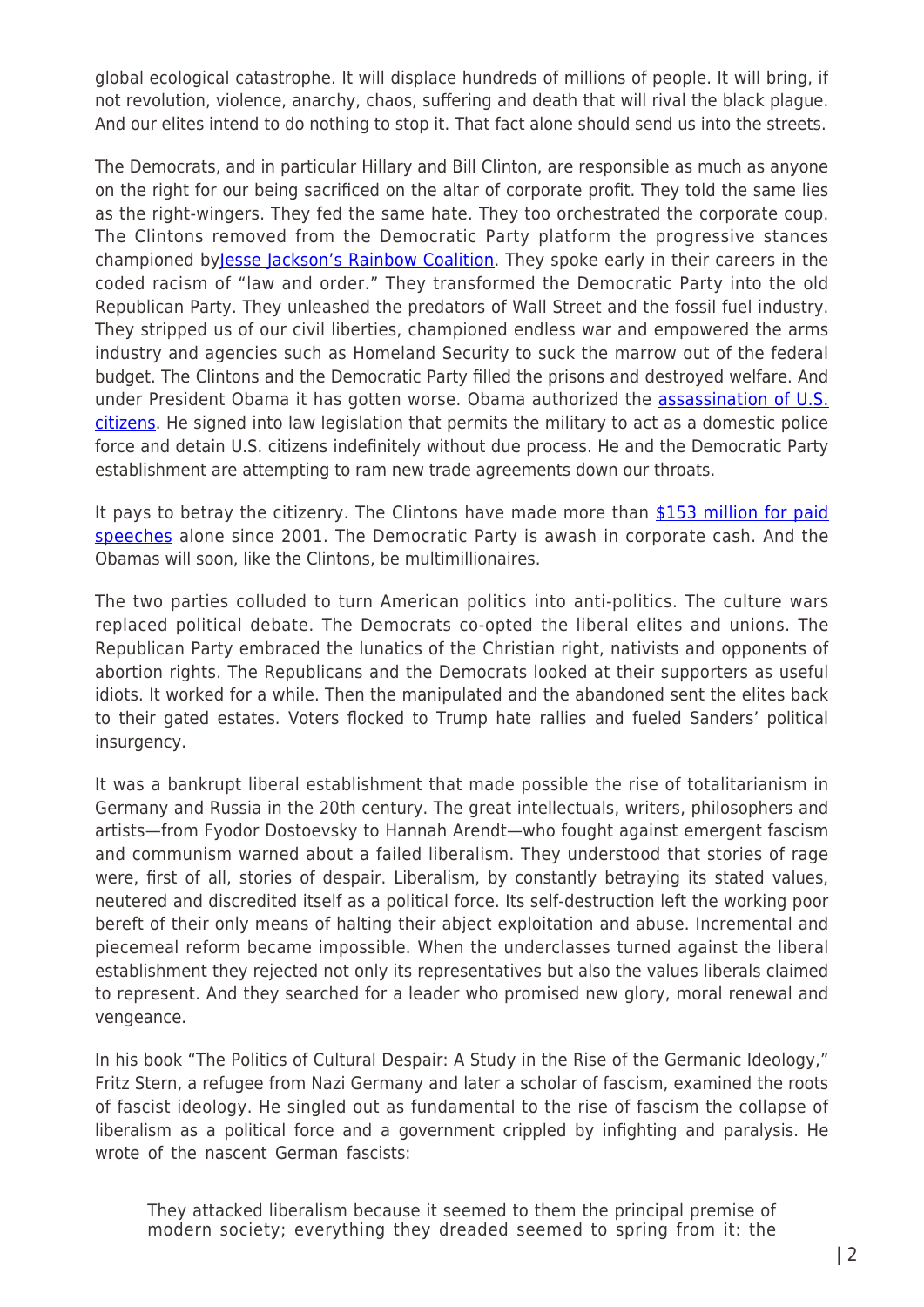bourgeois life, Manchesterism [laissez-faire capitalism], materialism, parliament and the parties, the lack of political leadership. Even more, they sensed in liberalism the source of all their inner sufferings. Theirs was a resentment of loneliness; their one desire was for a new faith, a new community of believers, a world with fixed standards and no doubts, a new national religion that would bind all Germans together. All this, liberalism denied. Hence, they hated liberalism, blamed it for making outcasts of them, for uprooting them from their imaginary past, and from their faith.

Who wants to support liberals when, year after year, they demonstrate that they stand for nothing? Who can trust liberals when they routinely sell out because they are afraid? (You cannot truly claim you oppose the apartheid state of Israel, endless war, mass incarceration, the ravaging of the environment or wholesale state surveillance and then go vote for Clinton.) How can you build a movement to blunt the legitimate rage of the underclasses if you are not willing to defend their most basic rights?

There are mechanisms to wrest back our democracy. Voting in presidential elections is not one of them. Shutting down Trump rallies, [as took place in Chicago,](https://www.washingtonpost.com/news/post-politics/wp/2016/03/11/trump-cancels-chicago-rally-over-security-concerns/) and blocking fracking sites are examples of the only form of direct democracy left. We must begin to mobilize around mass actions. We must, in large and small ways, disrupt the system.

Street demonstrations to denounce the party conventions in Cleveland and Philadelphia would expose the political theater. Unfortunately, the state, whose fear of protests is pathological, will impose de facto martial law in the host cities during the conventions, as it has in the past. It will flood the streets with militarized police, set up mazes of barricades and deploy the usual array of militarized hardware—including drones and helicopters—and crowd control technology. The state has, I suspect, already infiltrated and is monitoring any group it believes might attempt to protest. Authorities will work to make it impossible for any demonstrator to get within blocks of the convention halls. Sustained, mass civil disobedience—if not in Cleveland and Philadelphia then in other parts of the country—that can impede the machinery of corporate power is our only hope.

There were once radicals in America, people who held fast to moral imperatives. They fought for the oppressed because it was right, not because it was easy or practical. They were willing to accept the state persecution that comes with open defiance. They had the courage of their convictions. They were not afraid. It is only by reclaiming this radicalism that the left can regain its credibility and effect change. It was the radical left that amid the breakdown of capitalism in the 1930s ensured we had the New Deal rather than American fascism, which many U.S. industrialists openly championed. Franklin Delano Roosevelt told his fellow oligarchs that it was either the New Deal or a revolution. Better to lose some of your wealth, he warned them, rather than all of it.

We need to once again make the power elites afraid.

Ask yourself, what would *[Ida B. Wells,](http://www.biography.com/people/ida-b-wells-9527635) [Mother Jones](http://www.motherjones.com/about/what-mother-jones/our-history)*, [Jane Addams,](http://www.nobelprize.org/nobel_prizes/peace/laureates/1931/addams-bio.html) [Randolph Bourne,](http://randolphbourne.org/rb-bio.html) [Emma](http://www.lib.berkeley.edu/goldman/) [Goldman](http://www.lib.berkeley.edu/goldman/) or ["Big Bill" Haywood](http://www.pbs.org/weta/thewest/people/d_h/haywood.htm) do? What would Martin Luther King Jr., Malcolm X, James Baldwin, [Fannie Lou Hamer](http://www.history.com/topics/black-history/fannie-lou-hamer), [Ella Baker](http://ellabakercenter.org/about/who-was-ella-baker) or [Fred Hampton](http://www.blackpast.org/aah/hampton-fred-1948-1969) do?

"They were madmen [and madwomen]," Pierre-Auguste Renoir said of the radicals who rose up and led the [Paris Commune,](http://www.britannica.com/event/Commune-of-Paris-1871) "but they had in them that little flame which never dies."

These radicals understood that plutocrats and the armed goons who kept them in power had